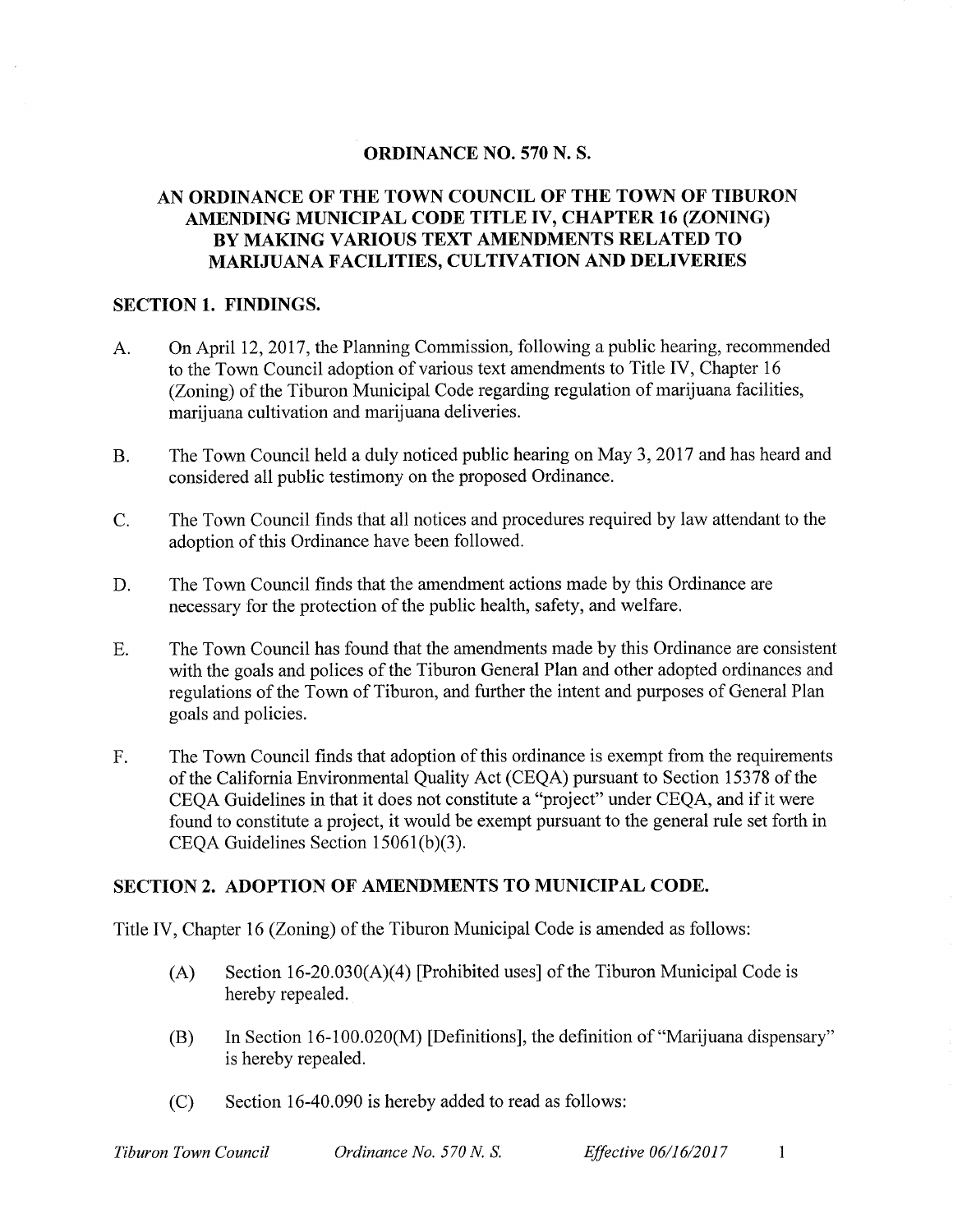## Sec. 16-40.090 Marijuana facilities, cultivation and delivery.

### A. Purpose.

The purpose and intent of this section is to prohibit medical marijuana facilities, nonmedical marijuana facilities, marijuana cultivation, and certain marijuana deliveries, as defined below, within the town's corporate limits. It is recognized that it is a federal violation under the Controlled Substances Act to possess or distribute marijuana even if for medical purposes. Additionally, there is evidence of an increased incidence of crimerelated secondary impacts in locations associated with marijuana facilities and in connection with marijuana deliveries. Such negative impacts are contrary to and undermine policies that are intended to promote and maintain the public's health, safety, and welfare.

### B. Definitions.

As used in this section, the following terms shall have the meaning set forth below.

1) " Commercial cannabis activity" shall have the meaning set forth in Business and Professions Code section 19300.5(j).

2) " Cultivation" means any activity involving the planting, growing, harvesting, drying, curing, grading, or trimming of marijuana.

3) " Establish" or "operate" a medical marijuana facility or non-medical marijuana facility means and includes any of the following:

a. The opening or commencement of the operation of <sup>a</sup> medical marijuana facility or non-medical marijuana facility;

b. The conversion of an existing business, facility, use, establishment, property, or location to a medical marijuana facility or non-medical marijuana facility;

c. The addition of <sup>a</sup> medical marijuana facility or non-medical marijuana facility to any other existing business, facility, use, establishment, property, or location.

4) " Marijuana" shall have the meaning set forth in Health and Safety Code section <sup>11018</sup> and Business and Professions Code section 19300. 5( f) and any successor sections thereto.

5) " Medical marijuana" is marijuana used for medical purposes where that medical use is deemed appropriate and has been recommended by a physician who has determined that the person's health would benefit from the use of marijuana in the treatment of acquired immune deficiency syndrome (" AIDS"), anorexia, arthritis, cancer, chronic pain, glaucoma, migraine, spasticity, or any other serious medical condition for which marijuana is deemed to provide relief as defined in Health and Safety Code section 11362.7(h).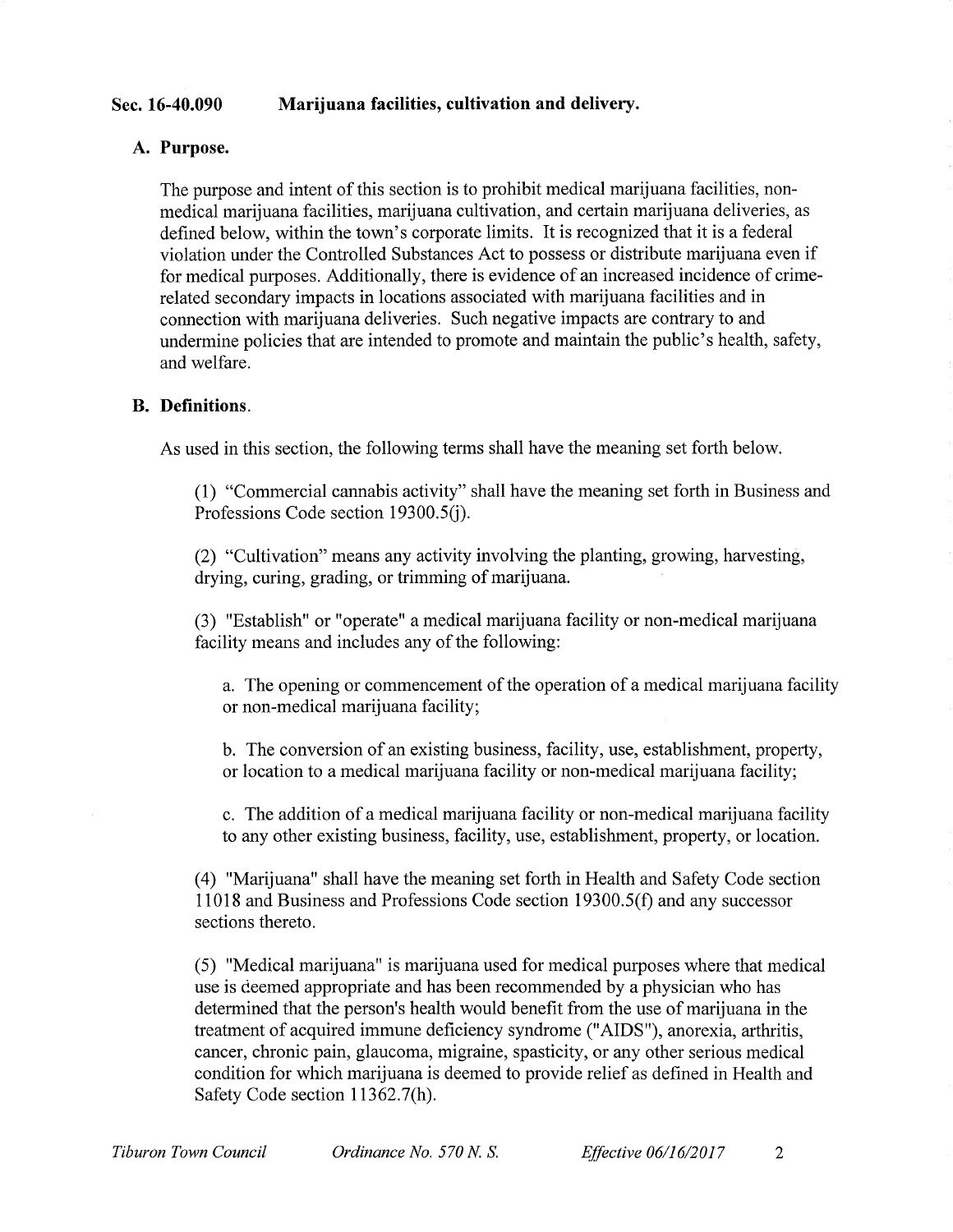6) " Medical marijuana facility" means any business, facility, use, establishment, property, or location, whether fixed or mobile, where medical marijuana is sold, made available, delivered, and/or distributed by or to three or more people. A "medical marijuana facility" includes any business, facility, use, establishment, property, or location, whether fixed or mobile, where a commercial cannabis activity, as defined by Business and Professions Code section  $19300.5(i)$ , takes place. A "medical marijuana facility" does not include the following uses provided that the location of such uses is otherwise regulated by this Code or applicable law and any such use complies strictly with applicable law including, but not limited to, Health and Safety Code sections 11362.5, 11362.7, et seq.:

a. A clinic licensed pursuant to Chapter <sup>1</sup> of Division 2 of the Health and Safety Code;

b. A health care facility licensed pursuant to Chapter 2 of Division 2 of the Health and Safety Code;

c. A residential care facility for persons with chronic life-threatening illness licensed pursuant to Chapter 3. <sup>01</sup> of Division 2 of the Health and Safety Code; d. A residential care facility for the elderly licensed pursuant to Chapter 3.2 of Division 2 of the Health and Safety Code;

e. A residential hospice; or

f. A home health agency licensed pursuant to Chapter 8 of Division 2 of the Health and Safety Code.

7) " Non-medical marijuana facility" means any building, facility, use, establishment, property, or location where any person or entity establishes, commences, engages in, conducts, or carries on, or permits another person or entity to establish, commence, engage in, conduct, or carry on, any activity that requires a state license or nonprofit license under Business and Professions Code sections 26000 et seq., including but not limited to marijuana cultivation, marijuana distribution, marijuana transportation, marijuana storage, manufacturing of marijuana products, marijuana processing, the sale of any marijuana or marijuana products, and the operation of a marijuana microbusiness. A" non-medical marijuana facility" includes any " commercial marijuana activity" as defined by Business and Professions Code section  $26001(d)$ .

#### C. Medical marijuana facilities, non-medical marijuana facilities, marijuana cultivation, and certain marijuana deliveries prohibited.

1) Medical marijuana facilities are prohibited in all zones in the town and shall not be established or operated anywhere in the town.

2) Non-medical marijuana facilities are prohibited in all zones in the town and shall not be established or operated anywhere in the town.

3) No person may own, establish, open, operate, conduct, or manage a medical marijuana facility or non-medical marijuana facility in the town, or be the lessor of property where a medical marijuana facility or non-medical marijuana facility is located.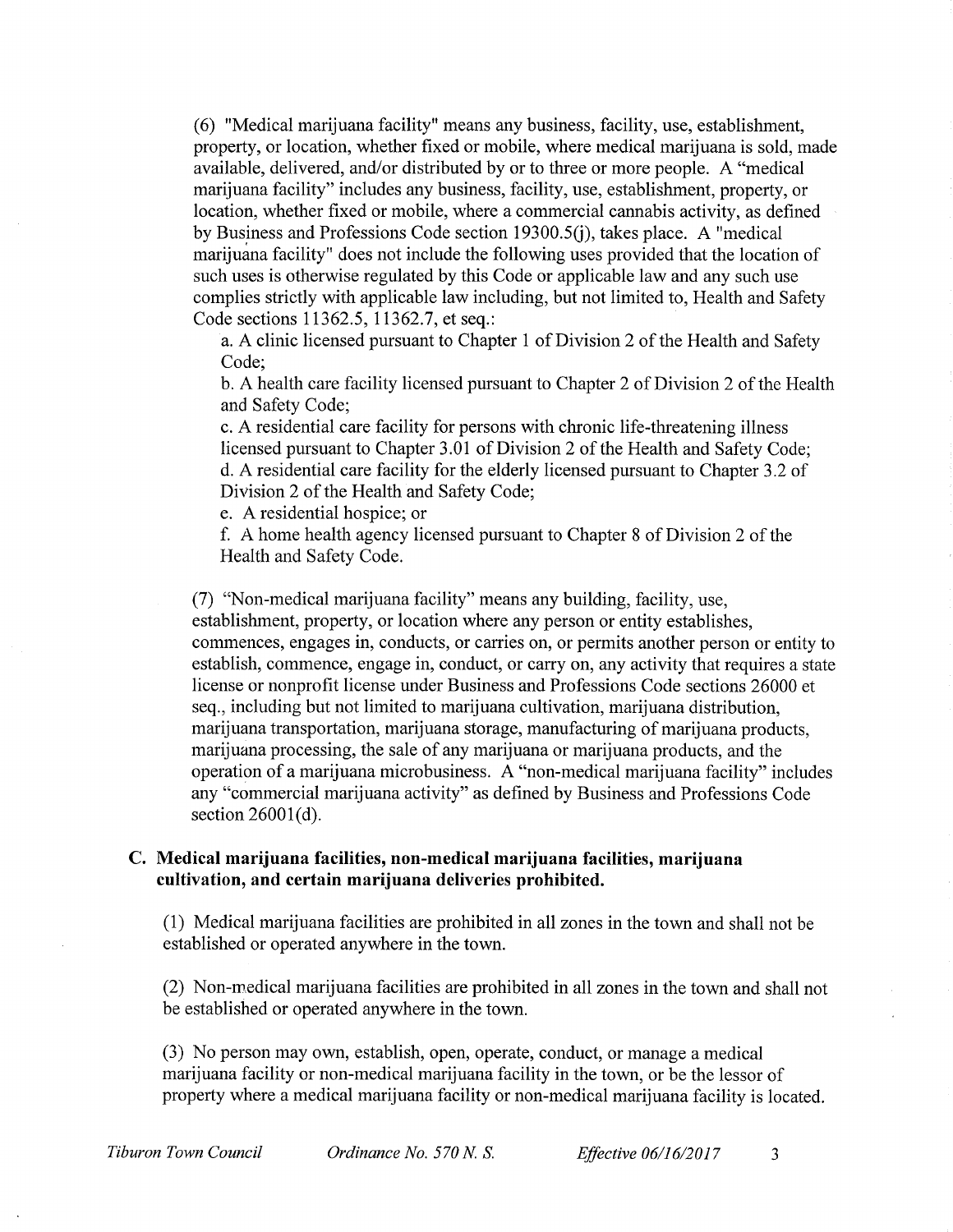No person may participate as an employee, contractor, agent, volunteer, or in any manner or capacity in any medical marijuana facility or non-medical marijuana facility in the town.

4) No use permit, site plan and architectural review permit, tentative map, parcel map, variance, grading permit, building permit, business license, certificate of occupancy, or other zoning, subdivision, encroachment or other town permit will be accepted, approved or issued for the establishment or operation of <sup>a</sup> medical marijuana facility or nonmedical marijuana facility. Any such permit issued in error shall be null and void.

5) No person or entity may cultivate marijuana at any location in the town, except that a person may cultivate no more than six (6) living marijuana plants inside his or her private residence, or inside an accessory structure to his or her private residence located upon the grounds of that private residence that is fully enclosed and secured against unauthorized entry, provided that all of the following standards are met:

a. The owner of the property provides written consent expressly allowing the marijuana cultivation to occur;

b. The person conducting the marijuana cultivation complies with all applicable Building Code requirements set forth in Chapter 13 of the Municipal Code; c. There is no use of gas products ( CO2, butane, propane, natural gas, etc.) on the property for purposes of marijuana cultivation; and

d. The marijuana cultivation complies with Health and Safety Code section  $11362.2(a)(3)$ .

e. The living plants and any marijuana produced by the plants shall not be detectable by sight or smell from adjacent properties or public places.

6) No person and/or entity may deliver or transport marijuana from any fixed or mobile location, either inside or outside the town, to any person in the town, except as follows:

a. A person may deliver or transport medical marijuana or medical marijuana products to a qualified patient or person with an identification card, as those terms are' defined in Health and Safety Code section 113 62. 7, for whom he or she is the primary caregiver within the meaning of Health and Safety Code sections 11362. <sup>5</sup> and 11362.7(d).

b. A licensed medical marijuana dispensary operating in compliance with Business and Professions Code sections 19300 et seq., may deliver medical marijuana or medical marijuana products to a qualified patient or person with an identification card, as those terms are defined in Health and Safety Code section 113 62. 7, residing within the town.

7) Nothing contained in this section shall be deemed to permit or authorize any use or activity that is otherwise prohibited by any state or federal law.

#### D. Enforcement.

The town may enforce this section in any manner permitted by law. Violation of this section shall be and is hereby declared to be a public nuisance and contrary to the public interest and shall, at the discretion of the town, create <sup>a</sup> cause of action for injunctive relief.